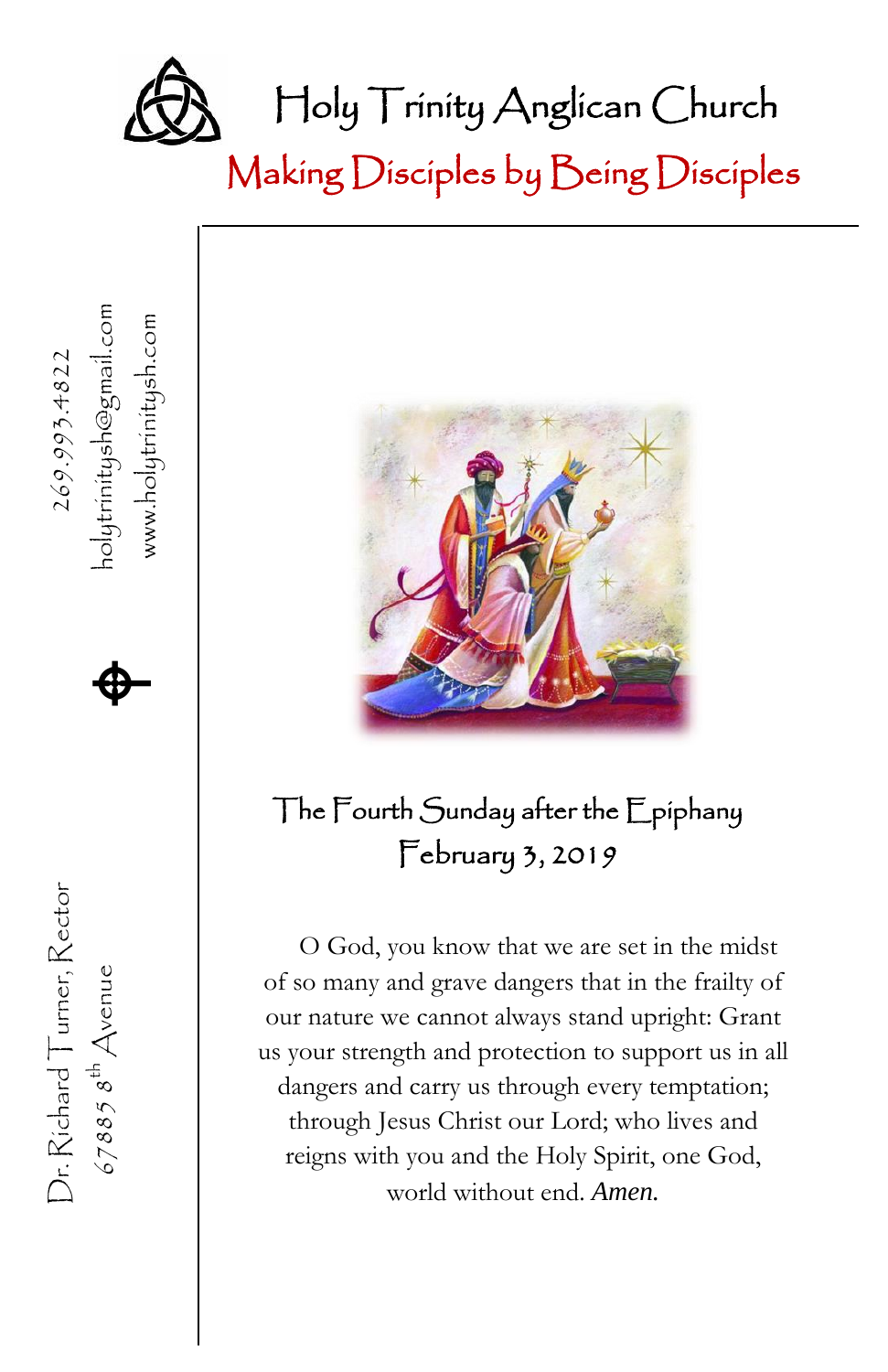#### Call to Worship I Bless Your Name Order of Service

Gathering Hymn How Firm a Foundation Opening Prayer The Collect Confession and Absolution The Invitatory The Jubilate First esson Jeremiah 1:4-10 Psalm 71:1-6 Second Lesson 1 Corinthians 13:1-13 Sequence Hymn Alleluía Gospel Luke 4:21-30 The Homily The Nicene Creed The Peace Offertory Hymn Lord | Lift Your Name on High Prayers of the People The Lord's Prayer A Prayer of St. Chrysostom Processional Hymn Praise to the Lord the Almighty

## Family the Week

J.D. and Marie Diebold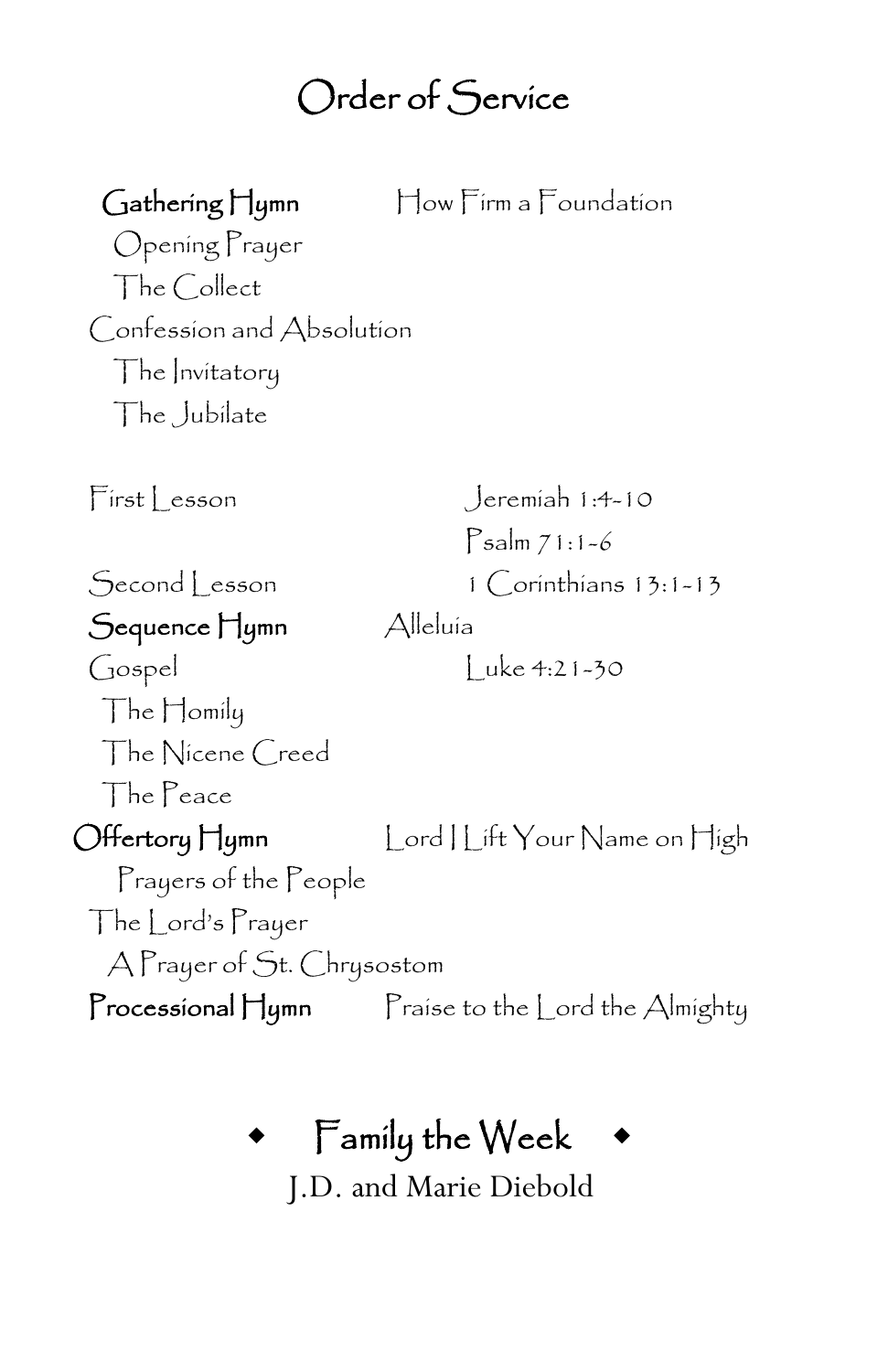

### Preparation Devotional ~  $\Gamma$ ebruary 10<sup>th</sup>

 $Deuteronomy 26:1-11$  Romans  $10:8b-13$ Luke 4:1-13 Psalm 91:1-2, 9-16

#### The Collect

O Lord, our Creator and Redeemer, we ask you to keep your household the Church continually in your true religion; so that we who trust in the hope of your heavenly grace may always be defended by your mighty power; through Jesus Christ our Lord; who lives and reigns with you and the Holy Spirit, both now and forever. Amen.

 $\bullet$  All baptized Christians are welcome to come to the Lord's Table. If you have a need or you wish to stand in for someone with a need, please come to the side altar where someone will pray with you.

### Weekly Giving

 Last Sunday's Offering: \$790 Attendance: 17 Weekly Need: \$1745.19

YTD Need: \$6,980.76 YTD Offerings: \$5,235 YTD Difference: -\$1745.76